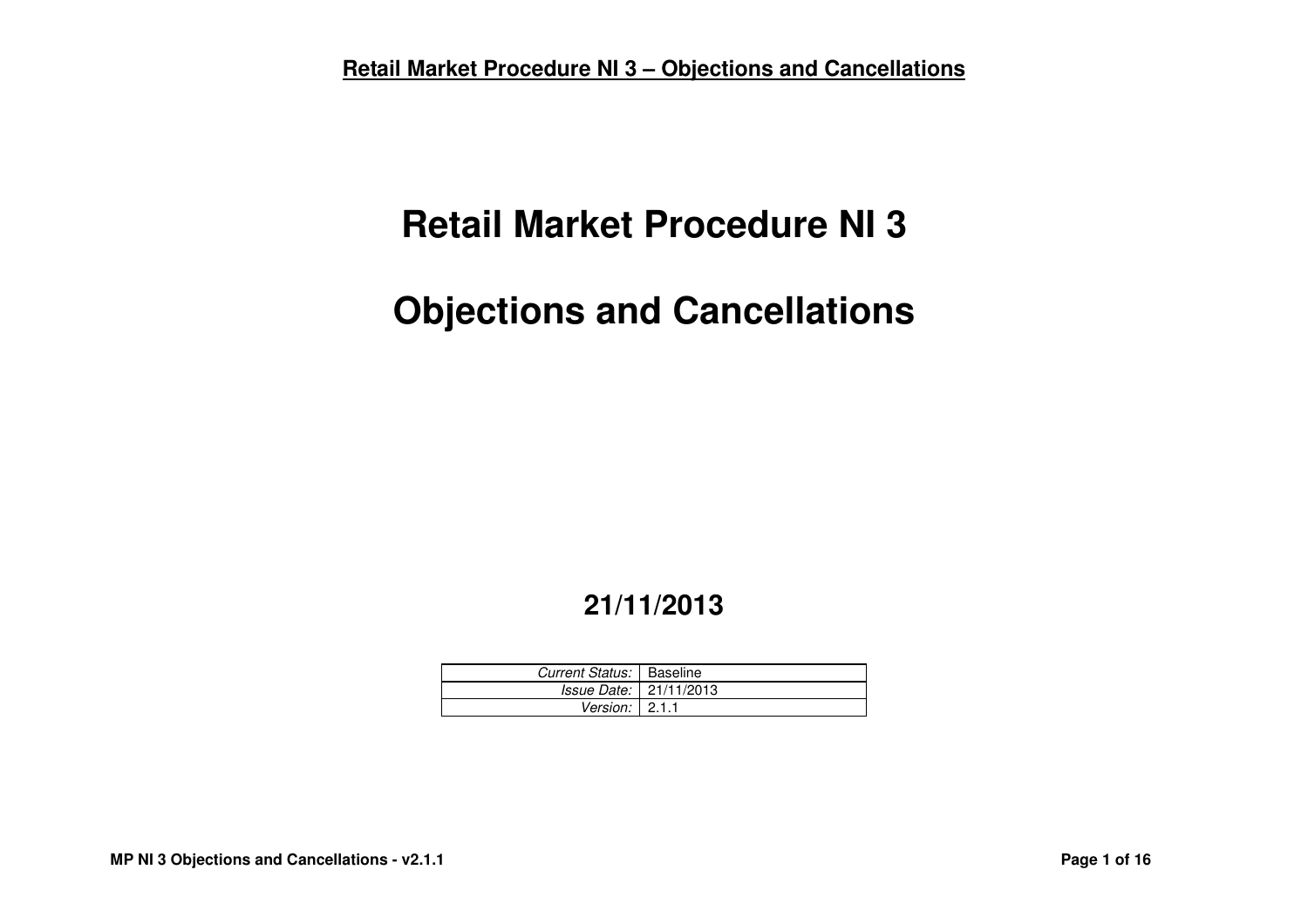# **Table of Contents**

| 1.            |       |  |
|---------------|-------|--|
| 1.1           |       |  |
| 1.2           |       |  |
| 1.3           |       |  |
| 2.            |       |  |
| 2.1           |       |  |
|               | 2.1.1 |  |
|               | 2.1.2 |  |
|               | 2.1.3 |  |
|               | 2.1.4 |  |
| $2.2^{\circ}$ |       |  |
|               |       |  |
|               |       |  |
|               | 2.2.3 |  |
| 2.3           |       |  |
|               | 2.3.1 |  |
|               |       |  |
| 2.4           |       |  |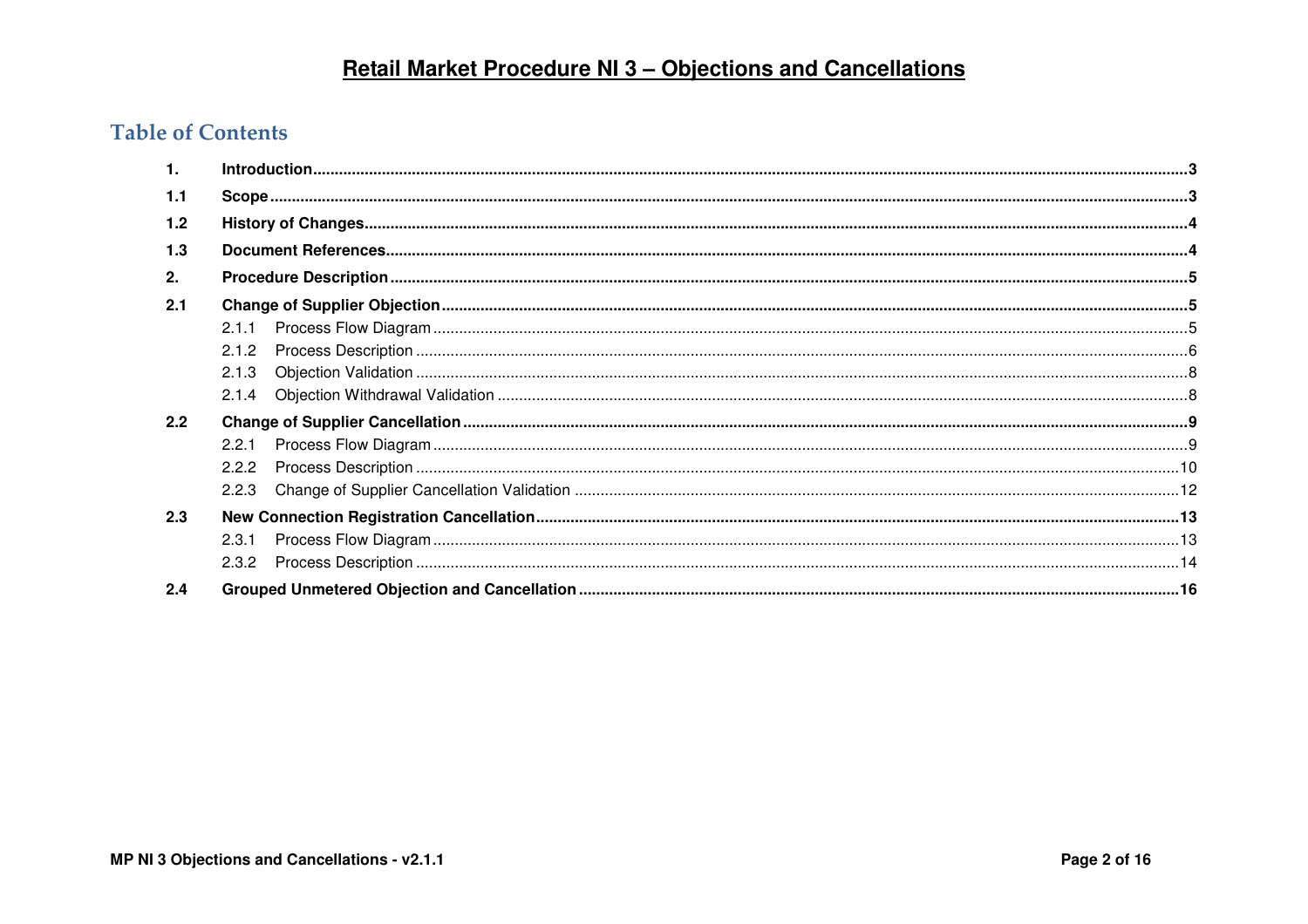### **1. Introduction**

#### **1.1 Scope**

This document describes the Retail Market Procedure for the objections and cancellations to Registrations for a Meter Point in Northern Ireland.

This process will be followed when an objection is raised by an Old Supplier to a Change of Supplier request from a New Supplier and when a Registration is cancelled directly by NIE or by a Supplier.

The Procedure applies to all types of metered sites and to grouped unmetered sites and contains the following sub-processes:

- Change of Supplier Objection
- Change of Supplier Cancellation
- New Connection Cancellation
- Grouped Unmetered Objection and Cancellation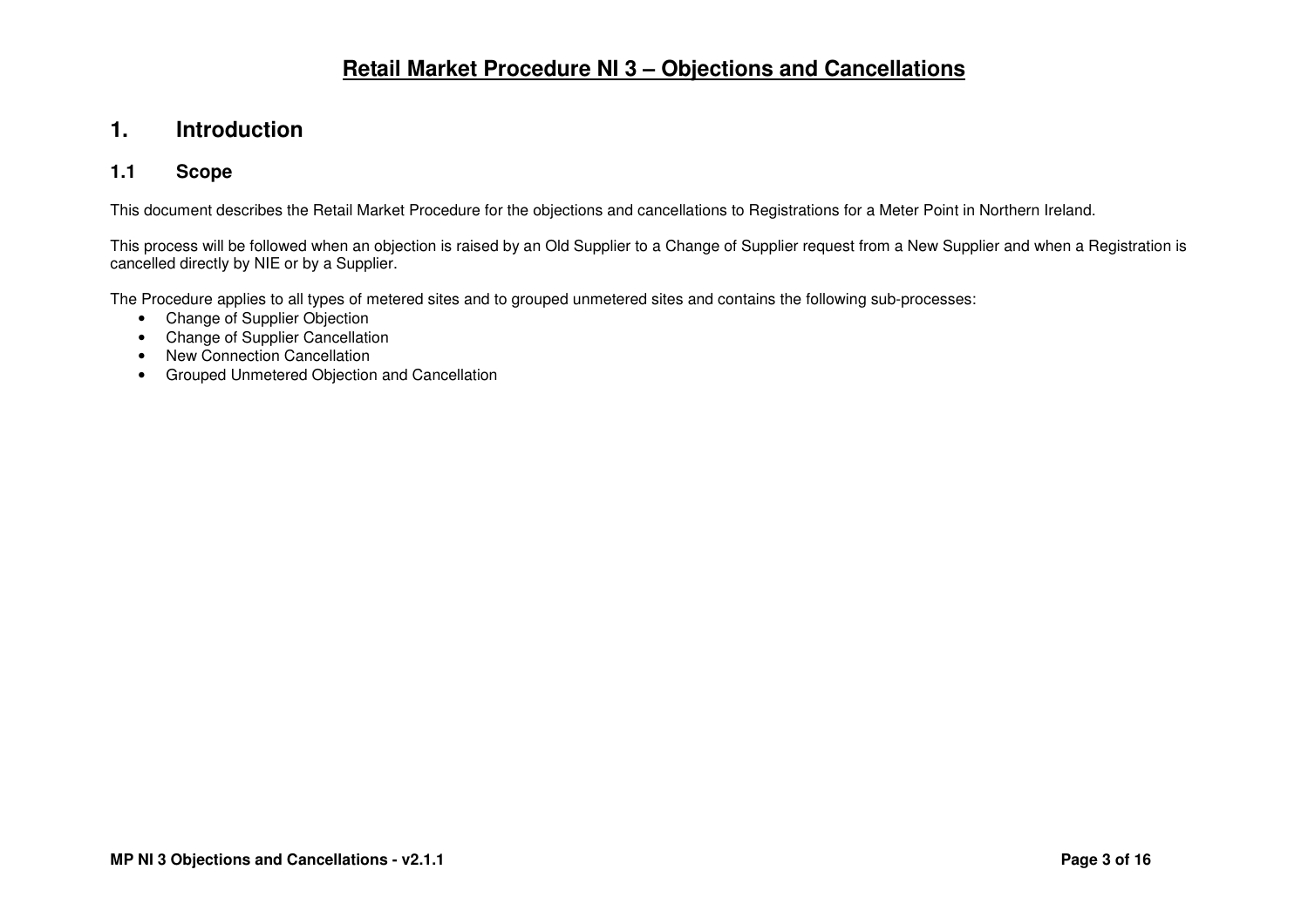### **1.2 History of Changes**

| <b>Version</b> | Source of  | <b>Description of Change</b>                                 |
|----------------|------------|--------------------------------------------------------------|
|                | Change     |                                                              |
| 0.1            | NIE ES     | <b>Initial Draft</b>                                         |
| 0.2            | NIE ES     | New Connection Cancellation Added                            |
| 0.3            | P Merkens  | Updated for MCR 1041                                         |
| 0.4            | P Merkens  | Updated following NIE review and for MCR 1053                |
| 0.91           | P Merkens  | <b>Issued for SIG Workshop</b>                               |
| 0.92           | P Merkens  | Updated following SIG Workshop                               |
| 0.93           | J-E Smith  | Final Draft Issued for Supplier Review prior to SIG Approval |
| 1.0            | A Ferguson | <b>Baseline SIG Approval</b>                                 |
| 2.0            | A Ferguson | Baseline CDA Board Approved                                  |
|                |            | Update for DR1110/CRID163                                    |
| 2.1            | A Ferguson | Updated to reflect MP NI 39 Glossary of Terms                |
| 2.1.1          | J-E Smith  | <b>CDA Board Approved</b>                                    |
|                |            | Updated for DR1132/CRID177                                   |

### **1.3 Document References**

| <b>Document Reference</b> | Document name                            |
|---------------------------|------------------------------------------|
| MP NI 1                   | Change of Supplier Non Interval Credit   |
| MP NI 2                   | Change of Supplier Interval              |
| MP NI 5                   | New Non Interval Metered Connection      |
| MP NI 6                   | New Interval Metered Connection          |
| <b>MP NI 36</b>           | Change of Grouped MPRN                   |
| <b>MP NI 37</b>           | Change of Supplier Keypad                |
| <b>MP NI 39</b>           | NI Market Procedures - Glossary of Terms |
| <b>MP NI 115</b>          | <b>DCN Code of Practice</b>              |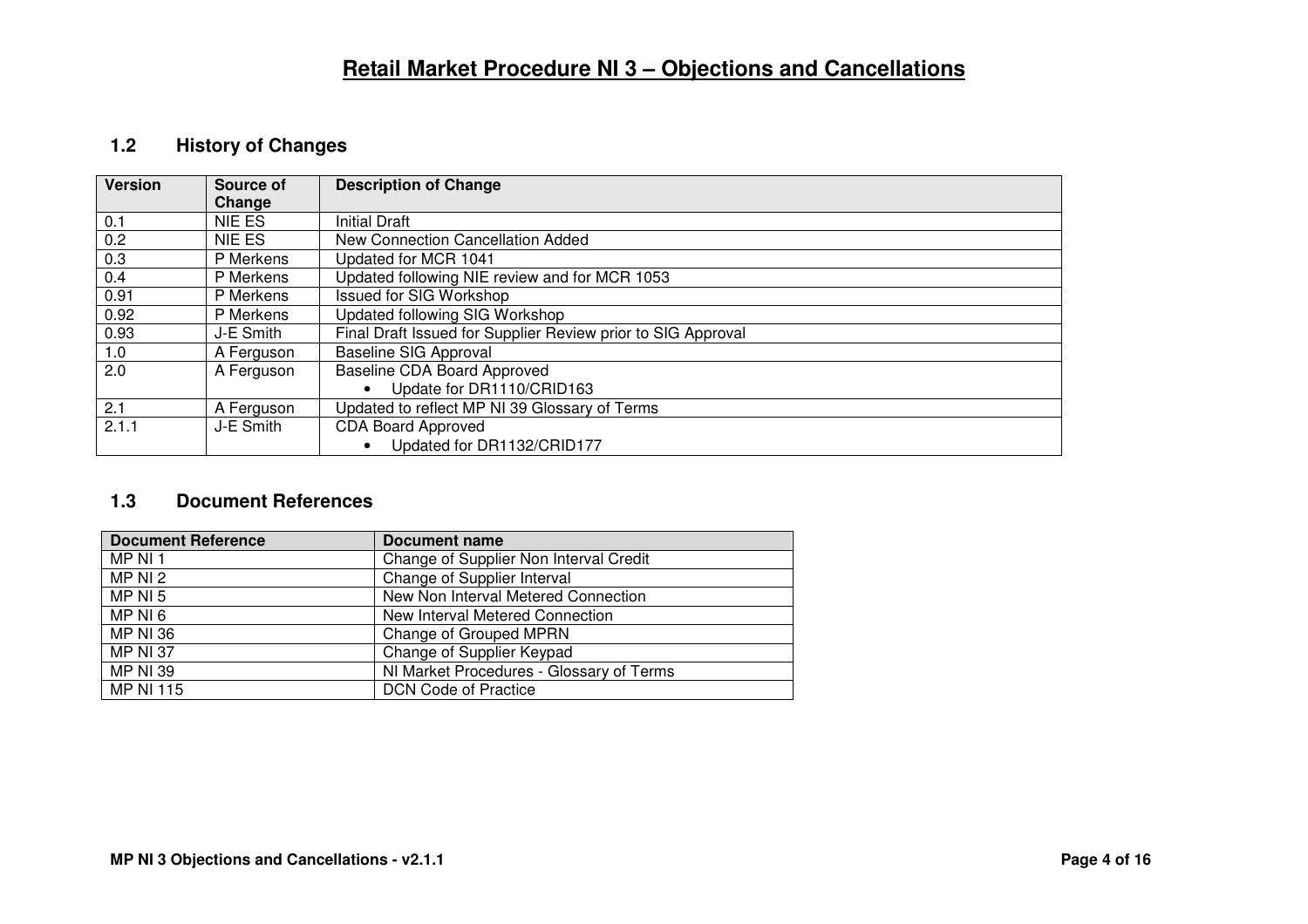- **2. Procedure Description**
- **2.1 Change of Supplier Objection**
- 2.1.1 Process Flow Diagram

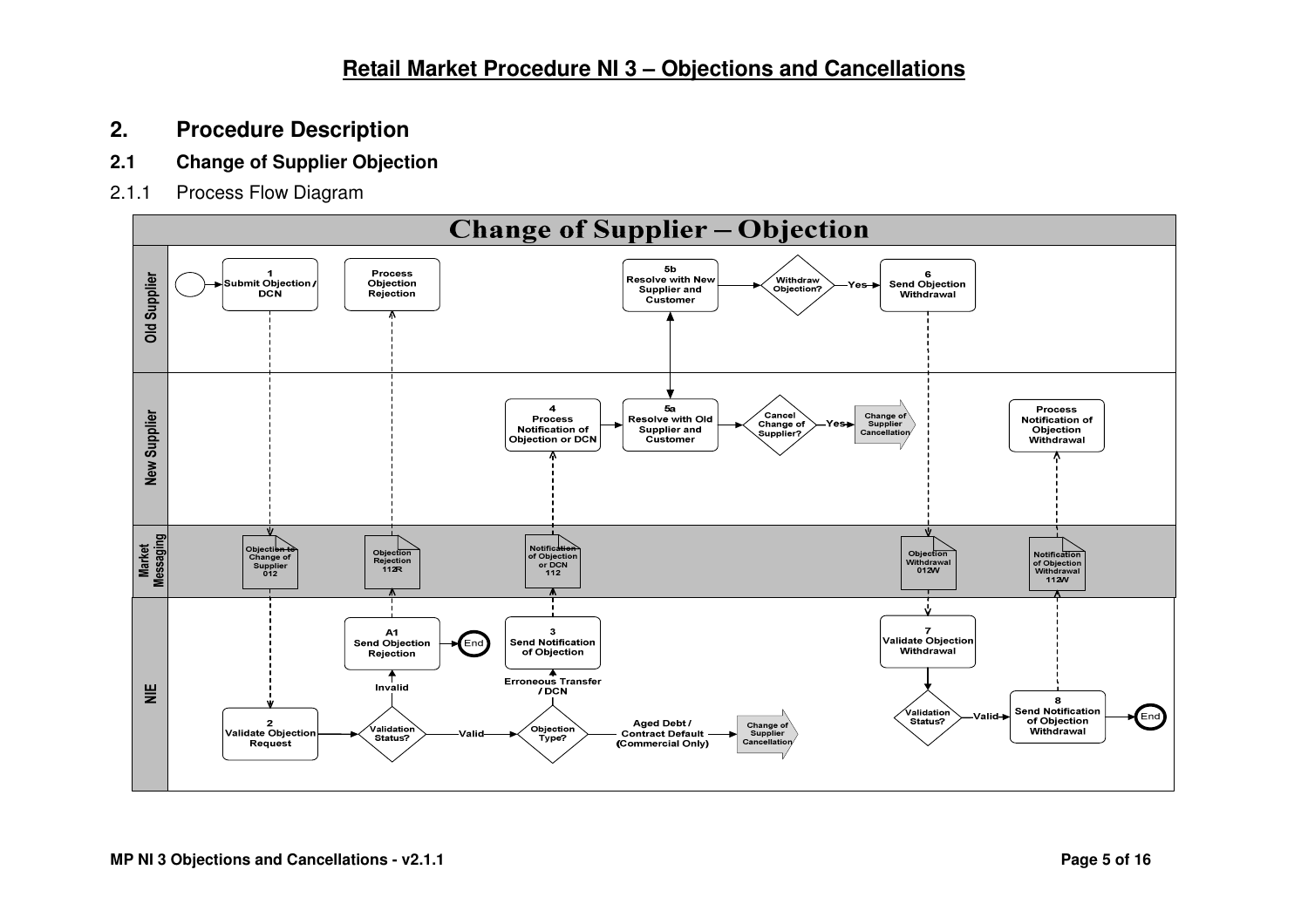### 2.1.2 Process Description

| <b>Step</b> | Role                   | <b>Action</b>                                                                                                                                                                                                                                                                                                                                                                                                                                                                                                                                                                                                                                                                                                                                                                                                                                                                                                                                                                                                                                                                                                         | Interface                              |
|-------------|------------------------|-----------------------------------------------------------------------------------------------------------------------------------------------------------------------------------------------------------------------------------------------------------------------------------------------------------------------------------------------------------------------------------------------------------------------------------------------------------------------------------------------------------------------------------------------------------------------------------------------------------------------------------------------------------------------------------------------------------------------------------------------------------------------------------------------------------------------------------------------------------------------------------------------------------------------------------------------------------------------------------------------------------------------------------------------------------------------------------------------------------------------|----------------------------------------|
| 1           | Old<br><b>Supplier</b> | An Old Supplier may object to a Change of Supplier by sending and Notification of Objection to NIE.<br>An Old Supplier may object to a Commercial Change of Supplier on the following grounds:<br>Aged debt, defined according to the contract conditions between the Supplier and the Customer.<br>$\bullet$<br>Objections for aged debt must be made within two days of notification issue date.<br>Contract default, where objections must be made within two days of notification issue date.<br>$\bullet$<br>Erroneous transfer, where objections may be made at any time up to 100 days following the effective<br>$\bullet$<br>date of the Change of Supplier. (An erroneous transfer occurs where the Customer has not entered<br>into a contract with the New Supplier).<br>An Old Supplier may object to a Residential Change of Supplier on the following grounds:<br>Erroneous transfer, where objections may be made at any time up to 100 days following the effective<br>date of the Change of Supplier.<br>An Old Supplier may raise a Debt Contact Notification for a residential Change of Supplier | 012 to NIE<br>012 to NIE<br>012 to NIE |
| 2           | <b>NIE</b>             | NIE will validate the Notification of Objection (see section 2.1.3 for validation rules)                                                                                                                                                                                                                                                                                                                                                                                                                                                                                                                                                                                                                                                                                                                                                                                                                                                                                                                                                                                                                              |                                        |
| A1          | <b>NIE</b>             | NIE will send the Old Supplier an Objection Rejection message where the objection fails validation                                                                                                                                                                                                                                                                                                                                                                                                                                                                                                                                                                                                                                                                                                                                                                                                                                                                                                                                                                                                                    | 112R to Old Supplier                   |
| 3           | <b>NIE</b>             | NIE will forward to the New Supplier the Notification of Objection message where an objection reason is for<br>Erroneous Transfer or where the Old Supplier raises a Debt Contact Notification.<br>Where the objection reason is for Aged Debt or Contract Default for a Commercial Customer NIE will cancel the<br>Change of Supplier request. (see section 2.2 for Change of Supplier Cancellation)                                                                                                                                                                                                                                                                                                                                                                                                                                                                                                                                                                                                                                                                                                                 | 112 to New Supplier                    |
| 4, 5a,      | <b>NIE</b>             | Where the New Supplier receives the Notification of Objection they can engage with the Old Supplier to agree                                                                                                                                                                                                                                                                                                                                                                                                                                                                                                                                                                                                                                                                                                                                                                                                                                                                                                                                                                                                          |                                        |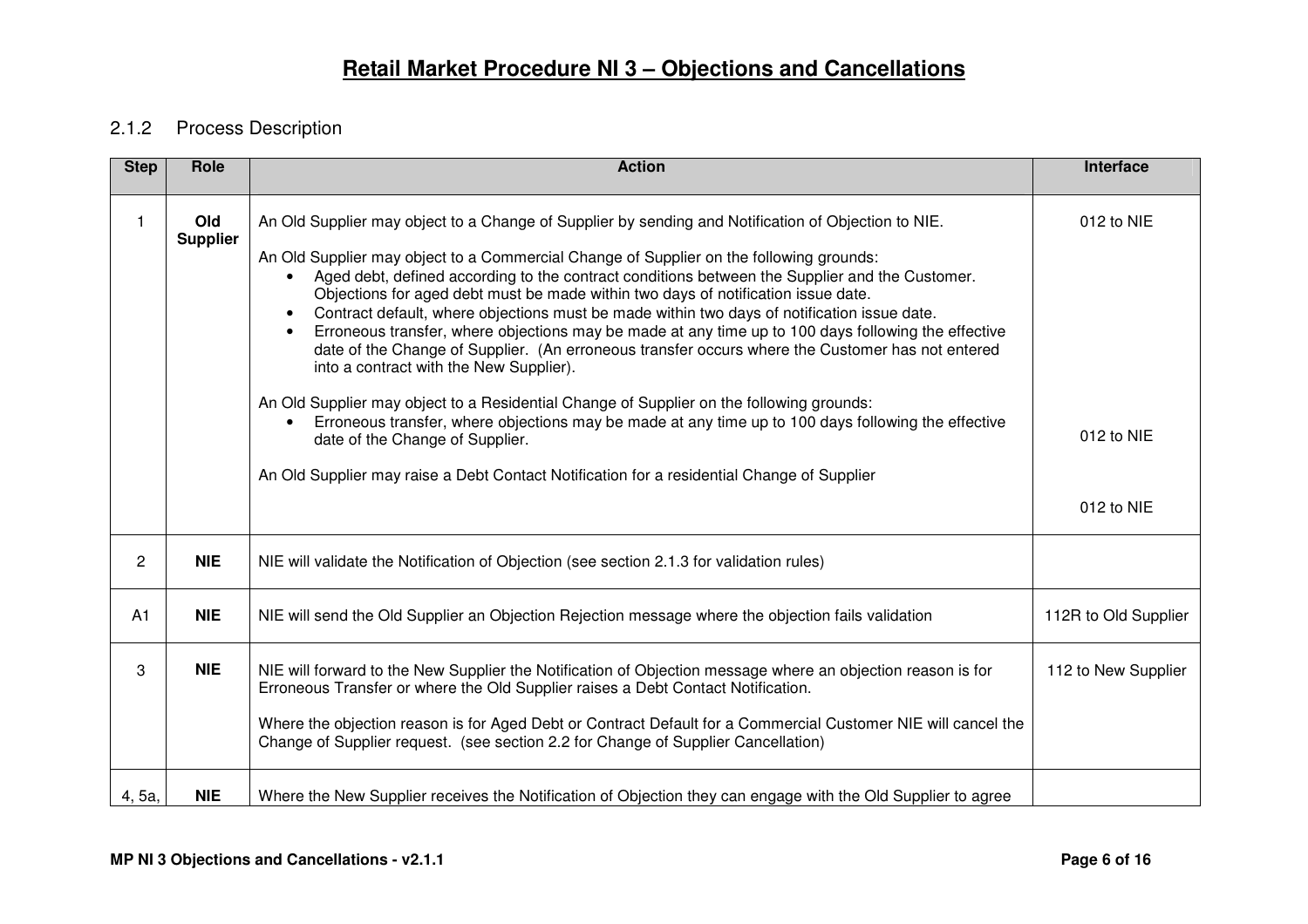| <b>Step</b> | Role                          | <b>Action</b>                                                                                                                                                                                                                                                                                                                                                                                                                                                                              | Interface             |
|-------------|-------------------------------|--------------------------------------------------------------------------------------------------------------------------------------------------------------------------------------------------------------------------------------------------------------------------------------------------------------------------------------------------------------------------------------------------------------------------------------------------------------------------------------------|-----------------------|
| 5b          |                               | the outcome of the objection.<br>This may result in either the Old Supplier withdrawing the objection or the New Supplier cancelling the Change<br>of Supplier request (see section 2.2 for Change of Supplier Cancellation).<br>If a Debt Contact Notification (DCN) is raised NIE will notify the New Supplier. The Old Supplier and New<br>Supplier may bilaterally agree on an arrangement to transfer debt. Refer to MP NI 115 DCN Code of Practice<br>for details on DCN processing. |                       |
| 6           | <b>Old</b><br><b>Supplier</b> | Where a Supplier wishes to withdraw an objection for Erroneous Transfer the Old Supplier sends an Objection<br>Withdrawal request to advise NIE.                                                                                                                                                                                                                                                                                                                                           | 012W to NIE           |
| 7,8         | <b>NIE</b>                    | NIE will validate the Objection Withdrawal request and where valid, will send an Objection Withdrawal<br>Notification to the New Supplier.                                                                                                                                                                                                                                                                                                                                                 | 112W                  |
|             |                               | Where an Objection Withdrawal request is not valid, NIE will advise the Old Supplier by sending an email. (See<br>section 2.1.4 for objection withdrawal validation).                                                                                                                                                                                                                                                                                                                      | Email to Old Supplier |
|             |                               | A 112W message will be also be sent by NIE where a CoS has completed and an open objection has expired.                                                                                                                                                                                                                                                                                                                                                                                    | 112W                  |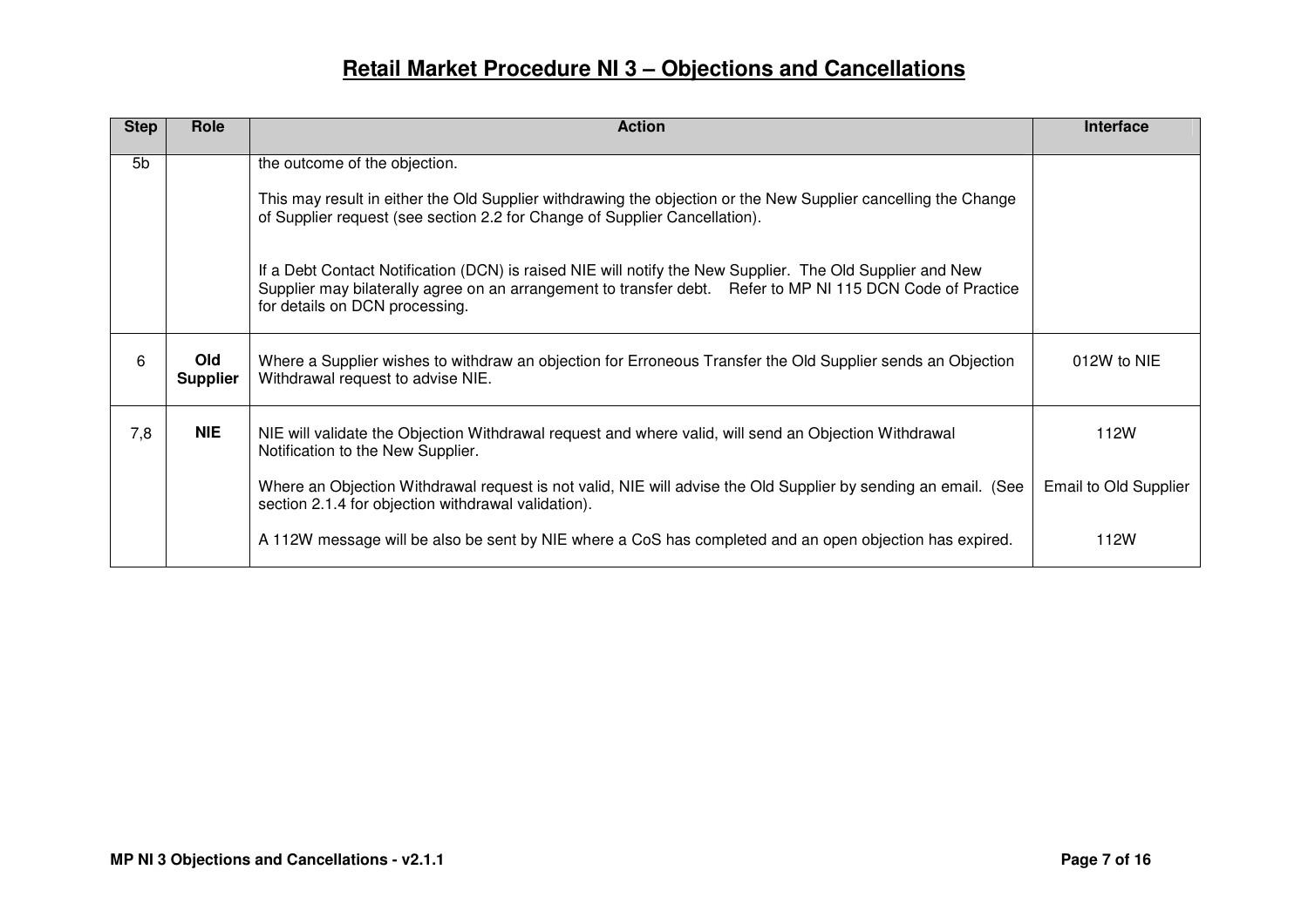#### 2.1.3 Objection Validation

An objection will be rejected and the Old Supplier advised if:

- The MPRN is not registered to the Supplier initiating the objection when a Change of Supplier is in progress
- No Change of Supplier is in progress and the MPRN was not previously registered (within the last 100 days) to the Supplier initiating the objection.
- The postcode provided in the Meter Point Address does not match that held by NIE where a postcode is held by NIE
- The Objection Reason is not one of the allowable values as follows:
	- o **ET** for reason of erroneous transfer
	- o **DE** for debt (Commercial only)
	- o **DCN**  for debt contact notification (Residential only)
	- o **CD** for contract default (Commercial only)
- Where the Objection Reason is for Aged Debt or Contract Default and the objection is not received within two days of the Change of Supplier Notification
- Where the Objection Reason is for Erroneous Transfer and the objection is not received within any time up to 100 days following the effective date of the Change of Supplier
- The Change of Supplier request has indicated a Change of Tenancy / Change of Legal Entity

Note the NI Market Message Implementation Guide – Meter Registration provides validation and allowable values at a message field level.

#### 2.1.4 Objection Withdrawal Validation

An objection withdrawal will be rejected and the Old Supplier advised if:

- The Old Supplier has not previously initiated an objection for this MPRN
- There is a discrepancy with the objection, other than minor differences in the Meter Point Address
- The Objection Reason is not set to ET Erroneous Transfer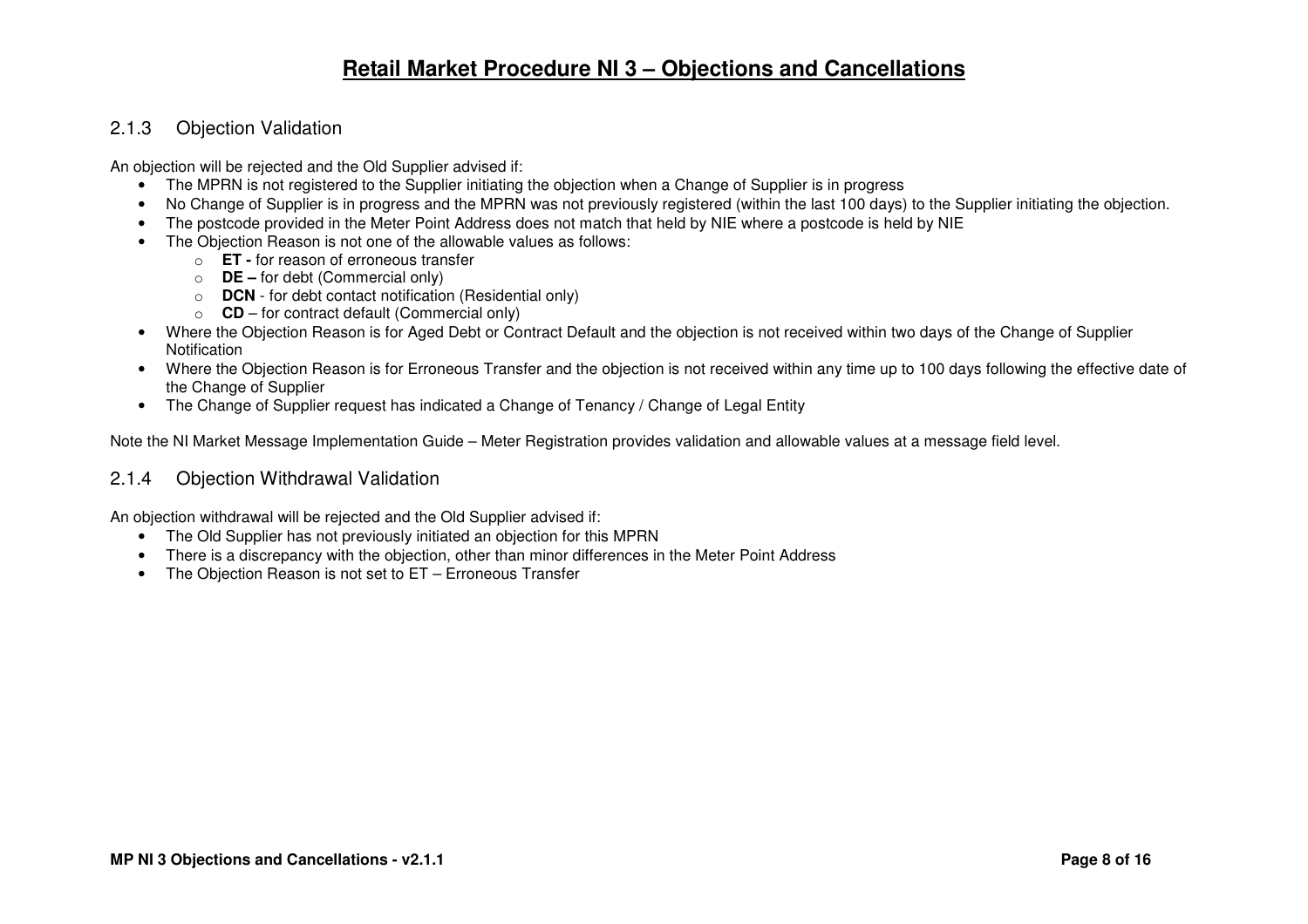### **2.2 Change of Supplier Cancellation**

#### 2.2.1 Process Flow Diagram

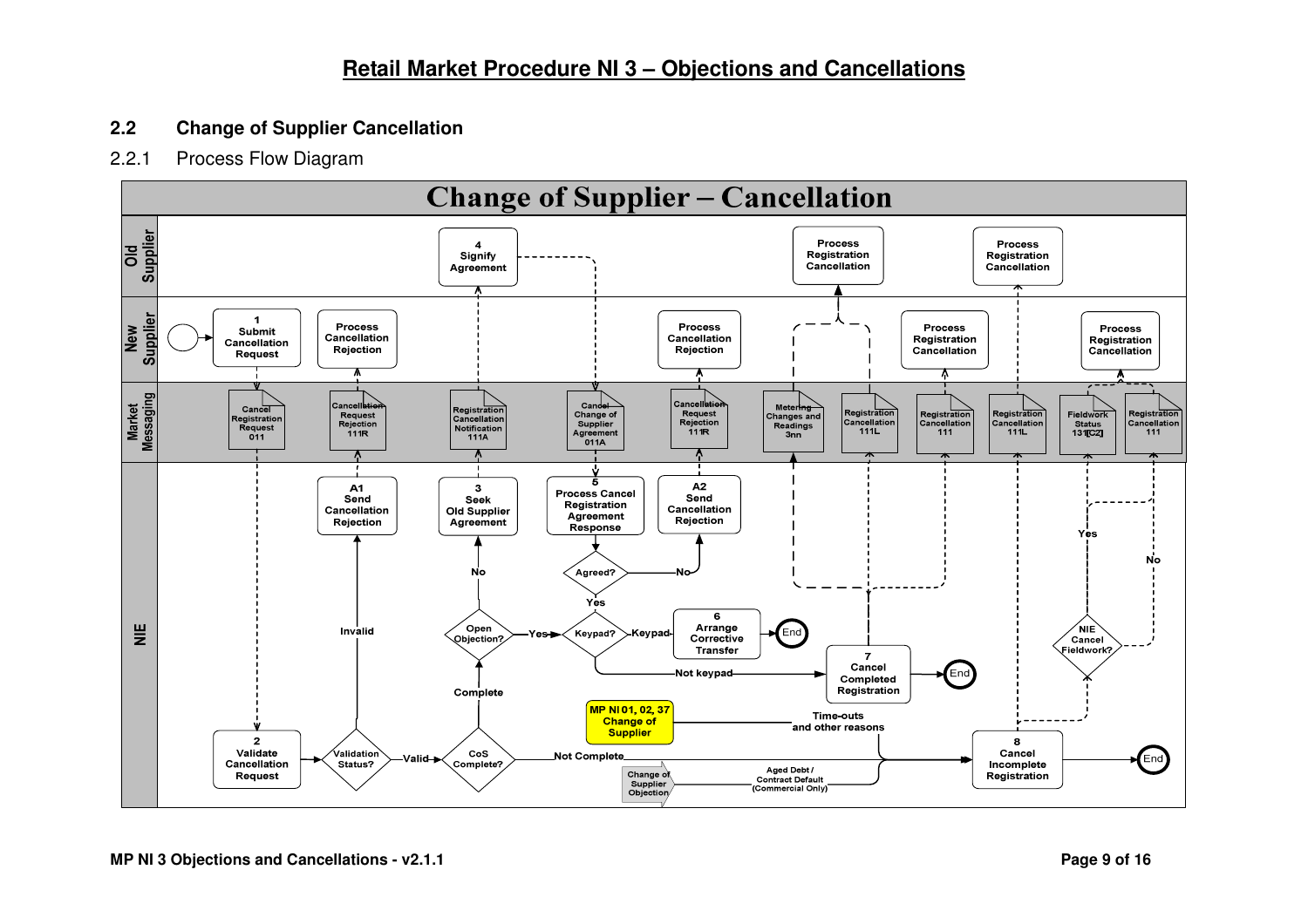### 2.2.2 Process Description

| <b>Step</b>    | Role                          | <b>Action</b>                                                                                                                                                                                                                                                                                                                                                                                                                                                                                                                                                                                                                                                                     | Interface               |
|----------------|-------------------------------|-----------------------------------------------------------------------------------------------------------------------------------------------------------------------------------------------------------------------------------------------------------------------------------------------------------------------------------------------------------------------------------------------------------------------------------------------------------------------------------------------------------------------------------------------------------------------------------------------------------------------------------------------------------------------------------|-------------------------|
| $\mathbf{1}$   | <b>New</b><br><b>Supplier</b> | A New Supplier may cancel a Change of Supplier by sending a Cancel Registration Request as follows:<br>If the Change of Supplier is not completed, cancellation may be made at any time. However, if<br>Fieldwork has been despatched or completed the New Supplier may be liable for charges for<br>Registration cancellation, Fieldwork and reversal of Fieldwork.<br>If the Change of Supplier is completed, cancellation may be requested for any valid cancellation reason<br>$\bullet$<br>within 100 days of the effective date of the Change of Supplier.  The New Supplier will be liable for<br>charges for Registration cancellation and the reversal of any Fieldwork. | 011 to NIE              |
| $\mathbf{2}$   | <b>NIE</b>                    | NIE will validate the Cancel Registration Request (see section 2.2.3 for cancellation validation)                                                                                                                                                                                                                                                                                                                                                                                                                                                                                                                                                                                 |                         |
| A1             | <b>NIE</b>                    | NIE will advise the New Supplier where a Cancel Registration Request fails validation by sending a<br><b>Cancellation Request Rejection</b>                                                                                                                                                                                                                                                                                                                                                                                                                                                                                                                                       | 111R to New<br>Supplier |
| 3              | <b>NIE</b>                    | Where a valid cancellation request is received for a completed Change of Supplier, NIE will seek agreement<br>from the Old Supplier by sending a Registration Cancellation Notification.                                                                                                                                                                                                                                                                                                                                                                                                                                                                                          | 111A to Old Supplier    |
| $\overline{4}$ | Old<br><b>Supplier</b>        | The Old Supplier will signify their agreement/disagreement to a cancellation request for a completed Change of<br>Supplier by sending a Cancel Change of Supplier Agreement to NIE.                                                                                                                                                                                                                                                                                                                                                                                                                                                                                               | 011A to NIE             |
| 5              | <b>NIE</b>                    | NIE will process the agreement response from the Old Supplier.                                                                                                                                                                                                                                                                                                                                                                                                                                                                                                                                                                                                                    |                         |
| A <sub>2</sub> | <b>NIE</b>                    | Where the Old Supplier does not agree to the cancellation, NIE will advise the New Supplier by sending a<br>Cancellation Request Rejection.                                                                                                                                                                                                                                                                                                                                                                                                                                                                                                                                       | 111R to New<br>Supplier |
| 6              | <b>NIE</b>                    | For a Keypad Metered Site where the Change of Supplier has been completed and a cancellation request for<br>any valid reason is received from the New Supplier or if NIE detects through its own consistency checks that an                                                                                                                                                                                                                                                                                                                                                                                                                                                       |                         |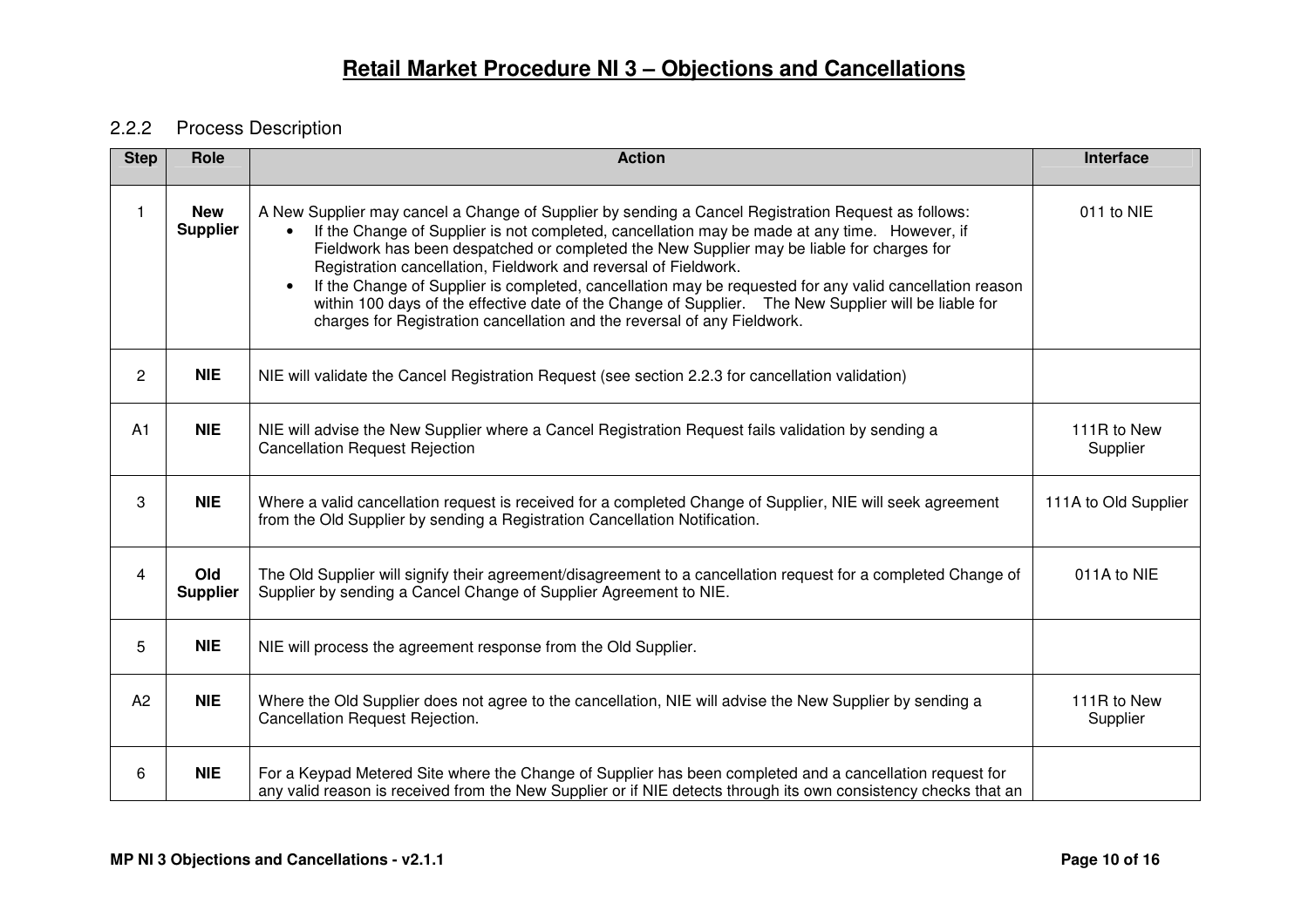| <b>Step</b>    | Role       | <b>Action</b>                                                                                                                                                                                                                                                                                                                                                                                                                                                                                                                                                                                                                                                                                                                                                                                                                                                                                                                                                                                                        | Interface                                                                       |
|----------------|------------|----------------------------------------------------------------------------------------------------------------------------------------------------------------------------------------------------------------------------------------------------------------------------------------------------------------------------------------------------------------------------------------------------------------------------------------------------------------------------------------------------------------------------------------------------------------------------------------------------------------------------------------------------------------------------------------------------------------------------------------------------------------------------------------------------------------------------------------------------------------------------------------------------------------------------------------------------------------------------------------------------------------------|---------------------------------------------------------------------------------|
|                |            | erroneous transfer has occurred or is informed by any other party that an erroneous transfer has or may have<br>occurred then NIE will seek agreement for corrective transfers from each affected Supplier.<br>If agreement is obtained NIE will:<br>Contact the Suppliers for them to effect a further corrective Change of Supplier by following the Keypad<br>Meter Transfer process in MP NI 37 - Change of Supplier Keypad<br>Provide to each Supplier both sets of transfer readings, AUF, DUoS Tariff and Time of Use codes for<br>the period in order to facilitate a financial settlement which results in each Supplier and the Customer<br>being returned to an equitable financial position, ie as if the erroneous transfer had not occurred.                                                                                                                                                                                                                                                           |                                                                                 |
| $\overline{7}$ | <b>NIE</b> | Where the Old Supplier agrees to a cancellation request for a completed Change of Supplier, NIE will:<br>Cancel the New Supplier Registration by transferring the Registration back to the Old Supplier as at the<br>$\bullet$<br>effective date.<br>Where required by the Old Supplier, arrange for reversion of the metering configuration to that in place<br>prior to the Change of Supplier<br>Provide to the Old Supplier a complete record of metering changes and readings using appropriate<br>$\bullet$<br>market messages since the effective date of the cancelled Change of Supplier where applicable.<br>Inform both Suppliers of the cancellation.<br>$\bullet$                                                                                                                                                                                                                                                                                                                                       | 310, 331, 332 to Old<br>Supplier<br>111L to Old Supplier<br>111 to New Supplier |
| 8              | <b>NIE</b> | In cases where a Change of Supplier is not completed NIE will cancel a Change of Supplier request in the<br>following circumstances:<br>NIE does not hold a Postal Code and cannot determine a match with other address data; or<br>$\bullet$<br>The Meter Point is de-energised and NIE is pursuing a Revenue Protection action or investigation<br>$\bullet$<br>against the Customer; or<br>A valid cancellation request is received from the New Supplier: or<br>$\bullet$<br>A valid objection is received for a Commercial Customer from the Old Supplier for aged debt or for<br>$\bullet$<br>contract default: or<br>Where, in the event that a connection agreement is required for an HV connected Meter Point, forty<br>$\bullet$<br>days has elapsed from Registration receipt; or<br>Where Fieldwork has been requested on the Change of Supplier and the fieldwork is cancelled; or<br>Where, unless Fieldwork was requested, a reading for a Non-Interval Meter Point has either not been<br>$\bullet$ |                                                                                 |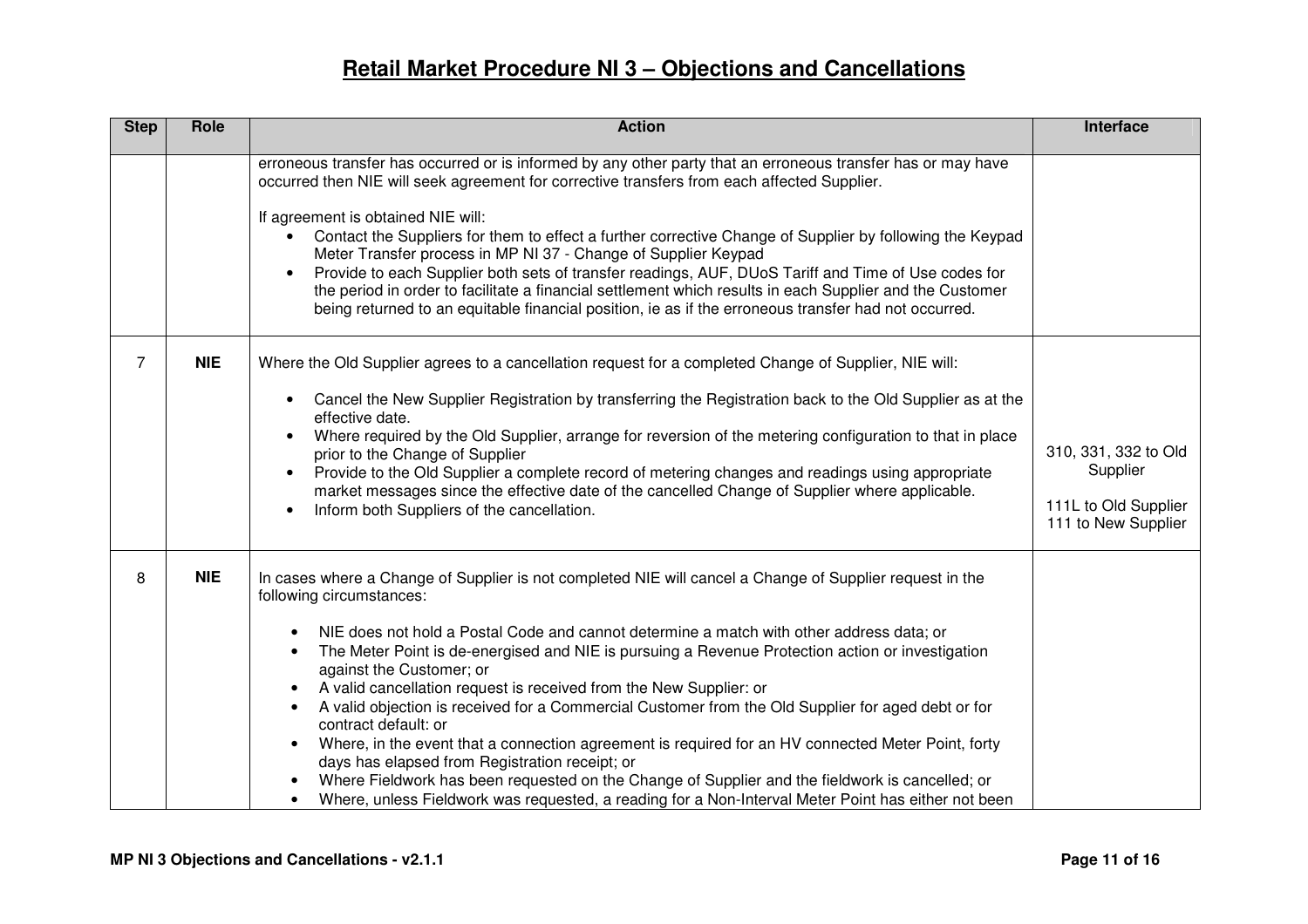| <b>Step</b> | Role | <b>Action</b>                                                                                                                                                                                                                                                                                                                                                                                                                                                                                                                                                                                       | <b>Interface</b>                            |
|-------------|------|-----------------------------------------------------------------------------------------------------------------------------------------------------------------------------------------------------------------------------------------------------------------------------------------------------------------------------------------------------------------------------------------------------------------------------------------------------------------------------------------------------------------------------------------------------------------------------------------------------|---------------------------------------------|
|             |      | received or is invalid and an estimate has not been requested or is not allowed and no other valid<br>actual reading is available within the time limit for completion of the Change of Supplier; or<br>Where, for a keypad Change of Supplier, the New Supplier record on the Keypad Transaction System<br>is not activated by fifteen days after the receipt of the Registration Request<br>NIE MRS will cancel an incomplete Change of Supplier process as follows:<br>Any non-despatched Fieldwork will be cancelled along with the associated Appointment.<br>Both Suppliers will be informed. | 111L to Old Supplier<br>111 to New Supplier |
|             |      | In the event that Fieldwork is cancelled by NIE then NIE will send a Fieldwork Status message to the Supplier<br>detailing the reason for the cancellation.                                                                                                                                                                                                                                                                                                                                                                                                                                         | 131 [C2] to New<br>Supplier                 |

#### 2.2.3 Change of Supplier Cancellation Validation

A Change of Supplier Cancellation request will be rejected and the New Supplier advised if:

- The Supplier requesting the cancellation does not have a pending Change of Supplier Registration or a completed Change of Supplier effective within the previous 100 days for the MPRN
- Where a Change of Supplier is complete, the Old Supplier has not indicated agreement within 105 days of the Change of Supplier becoming effective
- The Cancellation Reason is not a valid code as issued by NIE
- The Cancellation Reason code is OS cancelling in response to objection, and there is no outstanding objection from the Old Supplier
- The Change of Supplier has completed and a cancellation request is for a site where the MPRN forms part of a trading site under SEM

Note the NI Market Message Implementation Guide – Meter Registration provides validation and allowable values at a message field level.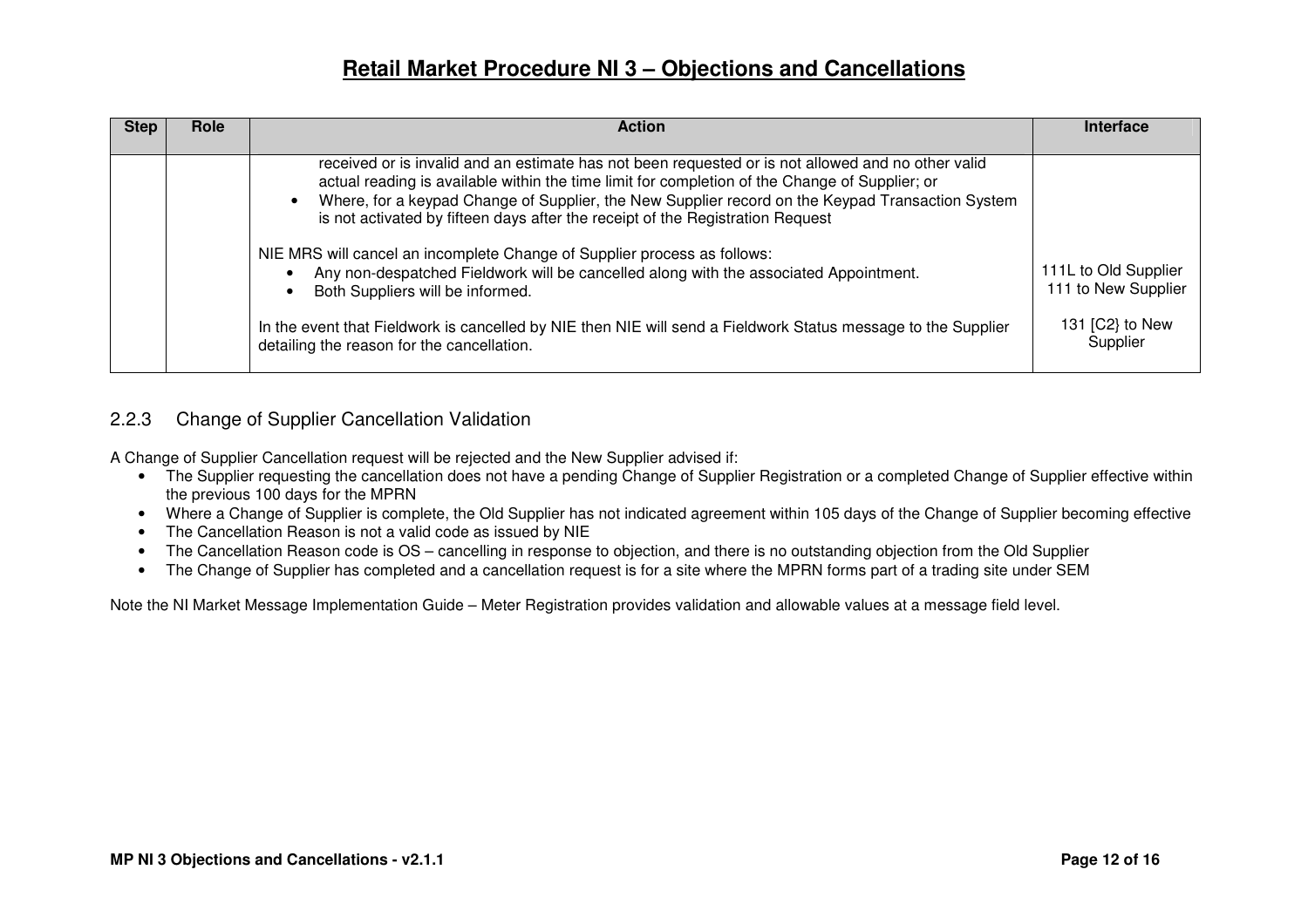### **2.3 New Connection Registration Cancellation**

2.3.1 Process Flow Diagram

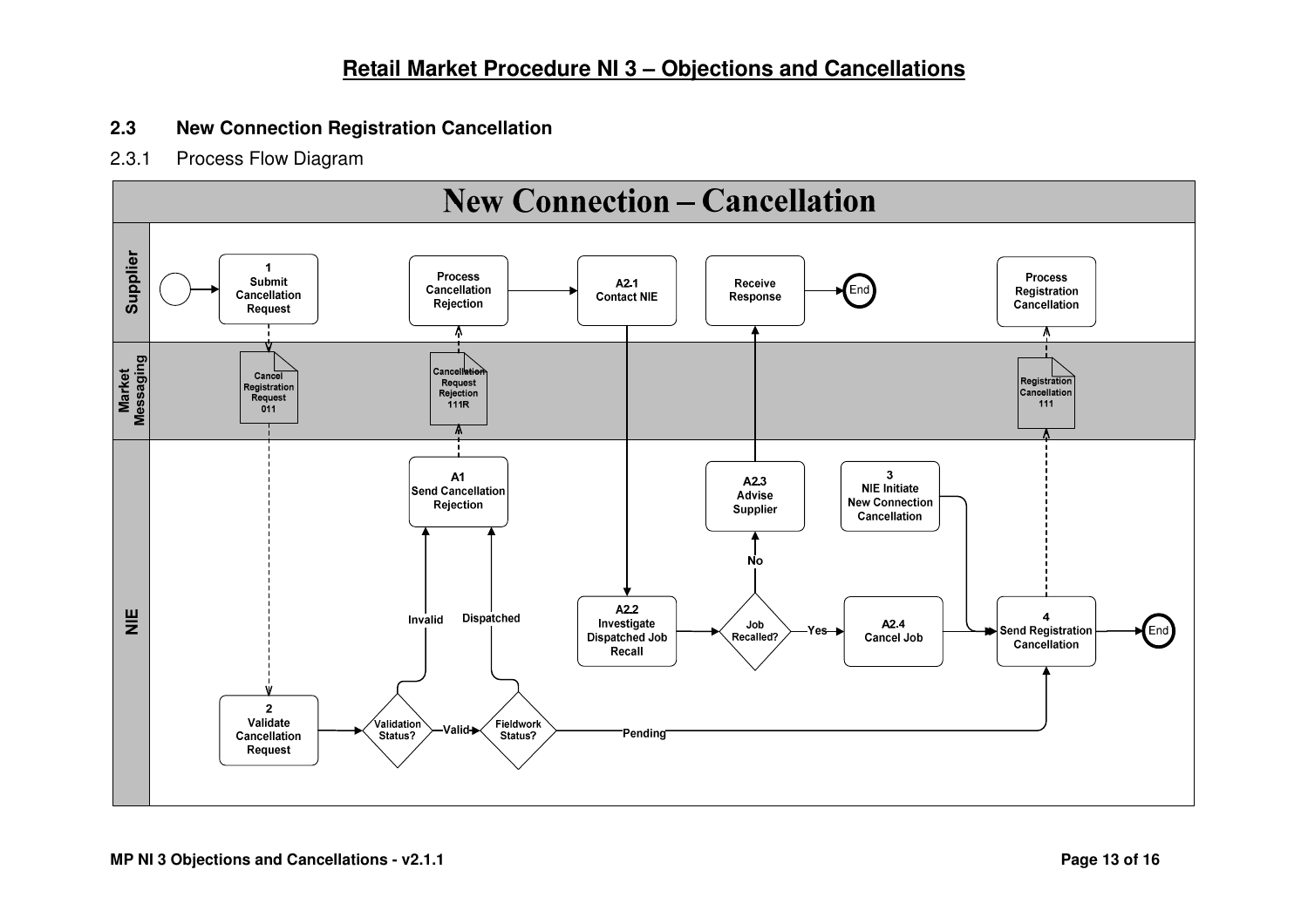### 2.3.2 Process Description

| <b>Step</b>      | Role            | <b>Action</b>                                                                                                                                                                                                                                                                                                                                                                                                                                                                                | Interface        |
|------------------|-----------------|----------------------------------------------------------------------------------------------------------------------------------------------------------------------------------------------------------------------------------------------------------------------------------------------------------------------------------------------------------------------------------------------------------------------------------------------------------------------------------------------|------------------|
| 1                | <b>Supplier</b> | A Supplier may cancel a New Connection Registration if the site is not energised.<br>The Supplier will request cancellation of a New Connection Registration by providing a Cancel Registration<br>Request to NIE completed in accordance with the message implementation rules.                                                                                                                                                                                                             | 011 to NIE       |
| $\overline{2}$   | <b>NIE</b>      | NIE will validate the Cancel Registration Request                                                                                                                                                                                                                                                                                                                                                                                                                                            |                  |
| A <sub>1</sub>   | <b>NIE</b>      | Where the Cancel Registration Request fails validation or where a valid Cancel Registration Request is<br>received but Fieldwork has been dispatched or completed, NIE will reject the Cancel Registration Request<br>sending a Cancellation Request Rejection.                                                                                                                                                                                                                              | 111R to Supplier |
| A2.1             | <b>Supplier</b> | Where a Supplier has received a Cancellation Request Rejection for a new connection they may contact NIE to<br>enquire if the Fieldwork can be recalled.                                                                                                                                                                                                                                                                                                                                     |                  |
| $A2.2 -$<br>A2.4 | <b>NIE</b>      | NIE will investigate and advise the Supplier. Where the Fieldwork can be recalled NIE will cancel the Fieldwork<br>job. If the Fieldwork cannot be recalled NIE will advise the Supplier.<br>If Fieldwork has been dispatched or completed in order to effect changes to metering configuration as a result<br>of the Registration Request the Supplier may be liable for charges for cancellation, Fieldwork and reversal of<br>Fieldwork.                                                  |                  |
| 3                | <b>NIE</b>      | NIE may cancel an accepted Registration, and advise the Supplier of this, in the following circumstances:<br>If NIE does not hold Postcode data for the Meter Point and a manual inspection of the other address<br>data does not provide a match<br>If NIE considers that it is not safe to energise the Meter Point<br>$\bullet$<br>If NIE is pursuing a Revenue Protection action or investigation against the Customer<br>If the Customer does not allow the job to proceed<br>$\bullet$ |                  |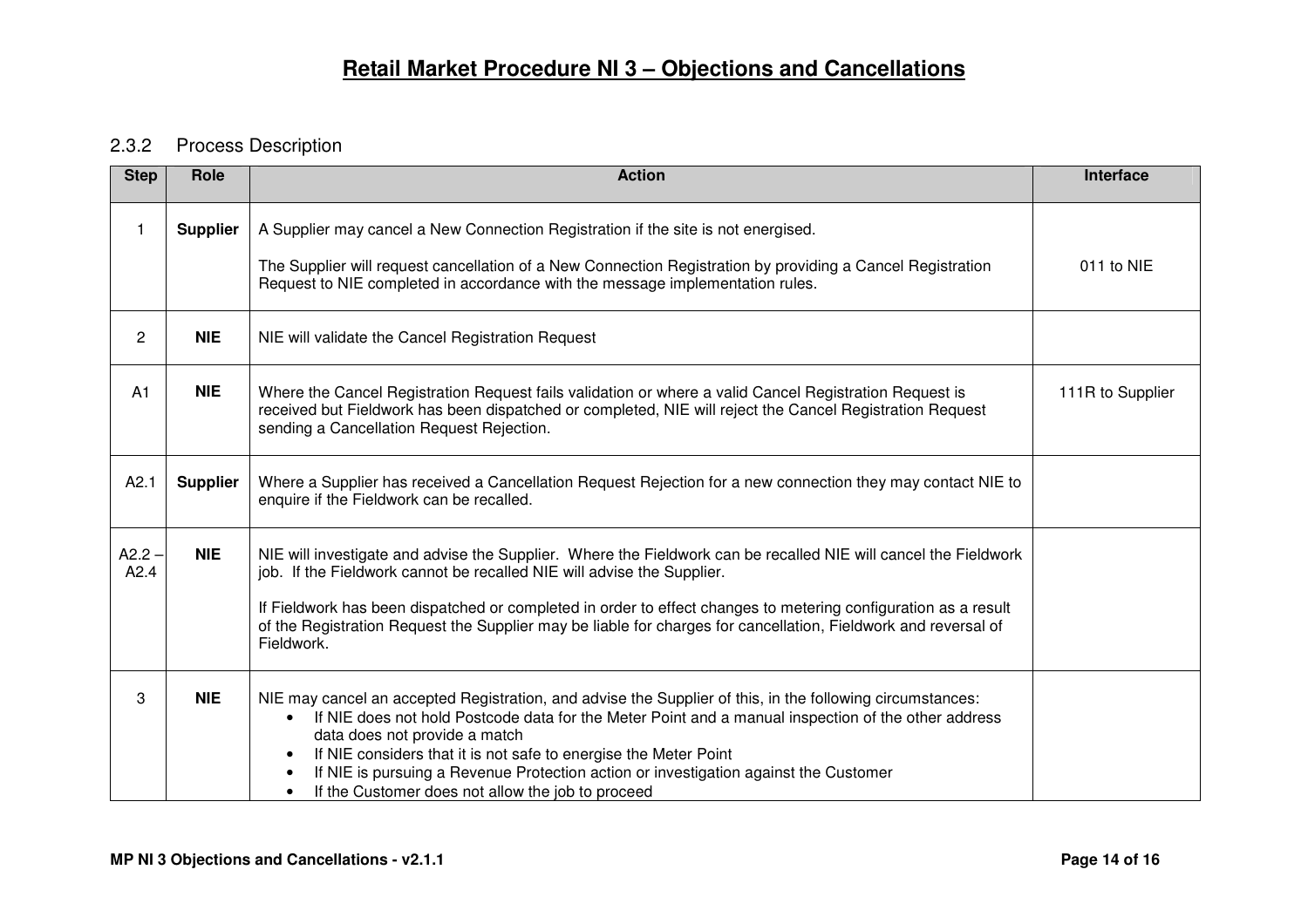| <b>Step</b> | Role       | <b>Action</b>                                                                                                                   | <b>Interface</b> |
|-------------|------------|---------------------------------------------------------------------------------------------------------------------------------|------------------|
|             |            |                                                                                                                                 |                  |
|             | <b>NIE</b> | Where a cancellation of a new connection is accepted NIE will send a Registration Cancellation confirmation to<br>the Supplier. | 111 to Supplier  |
|             |            | The market message will contain a Cancellation Reason code to indicate the reason for the cancellation.                         |                  |